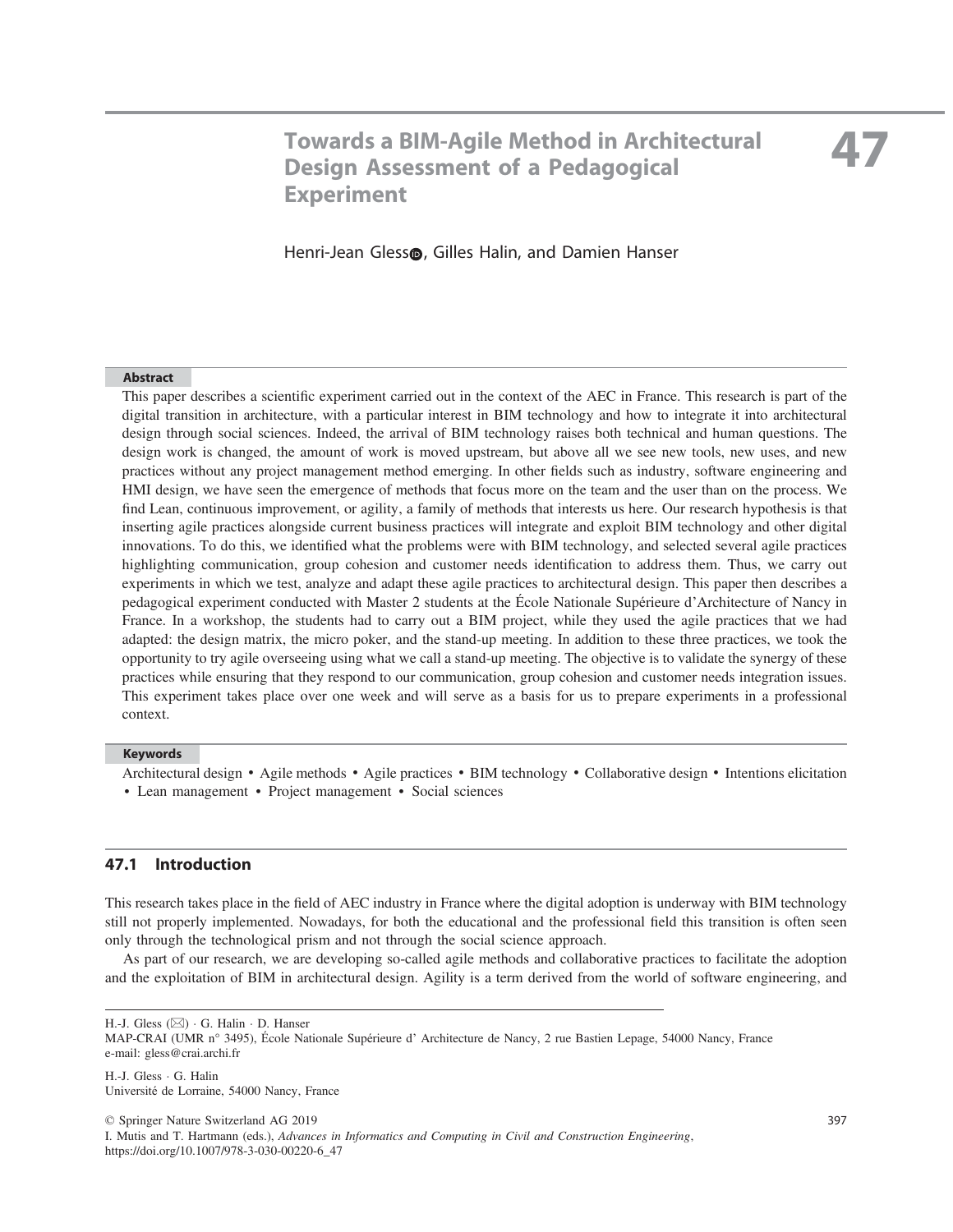consists of human-centered methods and practices. In order to validate our hypotheses before testing them in the professional world, this paper describes an experiment with architecture students. Moreover, our hypothesis is that training students in new digital practices is an efficient way for changes to take place in the professional world.

During a workshop week called Design and Digital Manufacturing, the students put in groups must design a BIM architectural project before making a scale model 1/20 using 3D printers and laser cutters. They will apply three agile practices that we have adapted for architectural design: micro poker, design matrix and stand-up meeting. We have tested these practices individually. We want to show that they can improve communication in a collaborative working group, have a better group cohesion, and have a better integration of client needs. This experiment will allow to verify if these practices are compatible together. In order to ensure that the experiment is going well, we take the opportunity to insert another practice: the supervision of a BIM-agile coach. He ensures that the workshop runs smoothly, and deals with problems concerning the other practices.

We will focus in Sect. 47.2 on the current context of digital transition in France. Next, we will see in Sect. 47.3 how BIM technology disrupts work habits, and what locks are identified. Section 47.4 will focus on the practices proposed to address these blockages. Finally, Sect. 47.5 will concern the experimentation of these practices with our students.

## 47.2 A Sector in Transition Without Changes in Management

While the digital transition is taking place in the AEC industry, other sectors are adapting and creating innovative project management methods.

## 47.2.1 France at the Heart of Digital Change

The world of architecture, engineering and construction (AEC) in France, particularly in the field of architectural design, is currently going through an important period of change; digital practices and collaborative practices are changing and adapting while BIM technology is becoming both a regulatory requirement in public construction and a productivity requirement in complex projects. However, there is a certain inertia on the part of architects towards Building Information Modeling. This trend can be explained by the size of French architectural firms. Most of them are small (90% have 9 employees or fewer and 75% have 4 employees or fewer) [1]. Also because of the current socio-economic context, which favors a low level of investment in the medium and long term. Since each agency has its own method of doing architecture, they have already become involved in project management, and the arrival of a tool like BIM raises questions [2].

# 47.2.2 Emerging Project Management Practices

In the field of project management, methods are emerging from continuous improvement or Lean Production, as Lean Construction [3]. In order to improve the construction, it is necessary to ask the question of the place of the coordination in the whole process. According to Patrick MacLeamy's curve, BIM technology increases the amount of work upstream [4] and changes digital and collaborative practices, which can generate misunderstandings. We have identified communication, group cohesion, and customer needs satisfaction problems with the use of BIM technology. Results in a climate of mistrust between the actors of a project, and rigidifies coordination. In software engineering and HCI design fields, agile methods are being applied to answer similar issues [5].

# 47.3 BIM Technology Needs Agile Practices

The digital transition brings new technologies such as BIM, but for the latter, no framework is precisely described. There is a need for new management methods.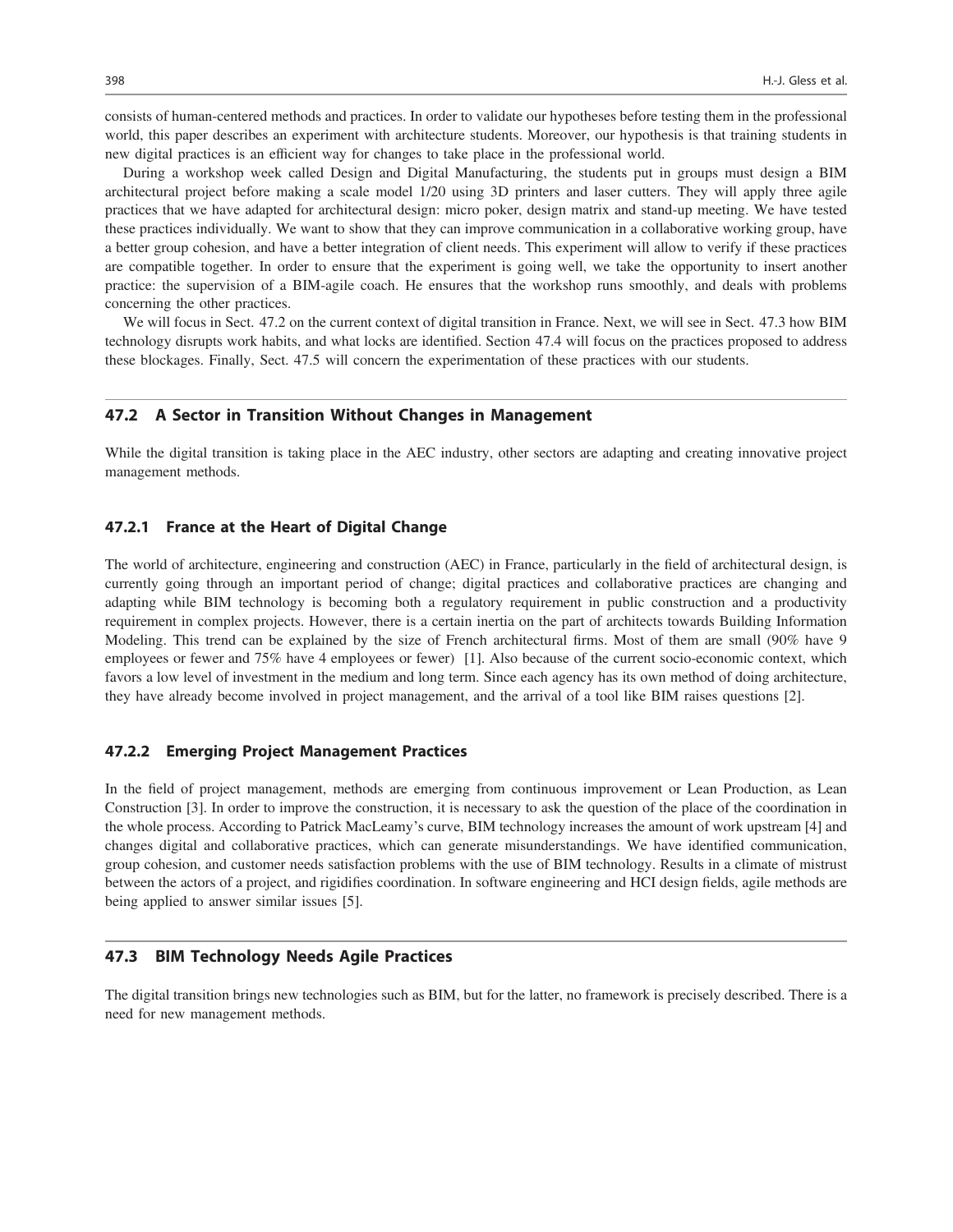#### 47.3.1 BIM Technology Brings Complexity

BIM is defined as a technology, which designates both a process and a design tool. However, it is actually a digital model in which designers will insert more or less information depending on the progress and complexity of the project. BIM stands for Building Information Model, Modeling, or Management. However, it only brings tools and uses (Model and Modeling) and no human coordination practices (Management) [6], which does not necessarily allow good exploitation, and therefore limits its integration with architects and agencies.

These new tools and uses change the way to do project management. The amount of design and modeling work is indeed shifted upstream of the design phase. By passing from a 2D design to a 3D (and more) design, the amount of work is also increased or moved upstream. This is also the case when we add semantic and enriched notions [7]. It becomes mandatory to think in more detail about object modeling.

By bringing more work and more complexity upstream, BIM technology brings more tasks and more decision-making processes and forces designers to bring more coordination earlier. These changes are transforming the collaborative process, with more information to be shared earlier among stakeholders. BIM poses the problem of the complexity but also creates a need for exchanges between the stakeholders.

# 47.3.2 A Need for Elicitation, Refinement and Evaluation

We conducted interviews with students and architectural design professionals in order to confirm our hypothesis about the exchanges. Our interlocutors are generally informed and aware of the BIM concept but remain concerned about its arrival. Moreover, we found that collective activities concerning BIM tasks are difficult activities, and more particularly their definition, their "owners", their transmission to other actors (with their initial meaning), or their estimated duration. We call that elicitation, refinement and evaluation activities [8].

Thus, we have oriented our research towards practices to improve collaboration and consequently exchanges within a group in order to solve these problems: the agile methods.

#### 47.3.3 Agility as a Coordination Vector

Agile methods are specific management methods that involve the customer in the decision process and follow three other fundamental rules: team collaboration, continuous improvement and change acceptance [9].

Our hypothesis is that the insertion of agile practices into design activities (therefore the four basic rules will improve communication, group cohesion and customer integration) will improve the quality of the architectural project. Indeed, agile methods and practices focus on building trust between all the design actors (the customer including).

# 47.4 Agile Practices Identification and Adaptation

We have thus looked at the agile practices employed in the world of software engineering and the HCI design, and identified four of them. Three are practices used by the stakeholders themselves and one is a coaching practice. We experimented and adapted them to the architectural design.

#### 47.4.1 Design Matrix: Writing Down Intentions

The design matrix is an online table that is filled out collaboratively. Inspired by Suh's matrices [10], we have created it to allow the actors of the collaboration to confront their architectural intentions. The programmatic elements of the project, referred to as the inputs, are found in rows; the needs or deliverables, referred to as outputs, are listed in columns.

This practice allows the actors to elicit collaboratively their intentions, and to ask themselves all the questions they have in mind about the project: the concept, the references, the keywords, etc.

Moreover, this practice provides a reflective framework for design, a concrete basis to help the less creative or comfortable actors with a pencil to still give their ideas (Fig. 47.1).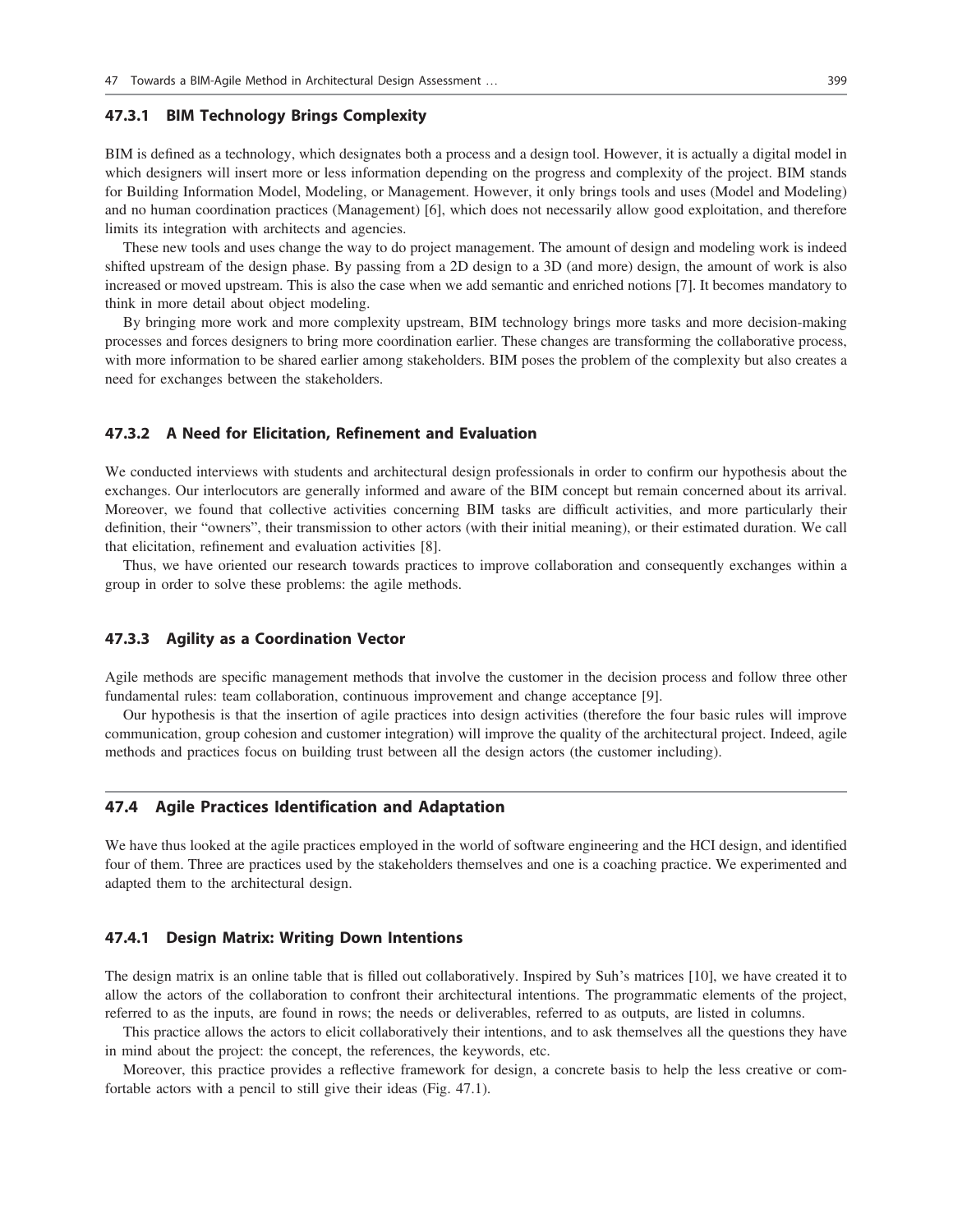

Fig. 47.1 Zoom on how to fill a design matrix with text (could be schemas, pictures or URL)

# 47.4.2 Micro Poker: Put Everybody on the Same Page

Micro poker is an agile practice that we have adapted from planning poker [8, 11]. It is a deck of cards, and each player has four cards. There are several scales of values such as numbers (1, 20, 80 and 100) or color (green, yellow, orange or red) or size (S, M, L and XL). In order to properly identify a design task, players ask questions, and all of them answering at the same time by choosing a card.

Once everyone has played, the players with the furthest cards begin to debate their choice. Once everyone has spoken, the group must converge towards a compromise. Then start another round.

This practice allows players to express themselves and elicit their thoughts, while avoiding the phenomenon of the "first speaker". This phenomenon is the fact that, during a debate, the protagonists set their arguments against those of the person who spoke first (Fig. 47.2).



Fig. 47.2 A set of Micro Poker cards (left) and four players during a round (right)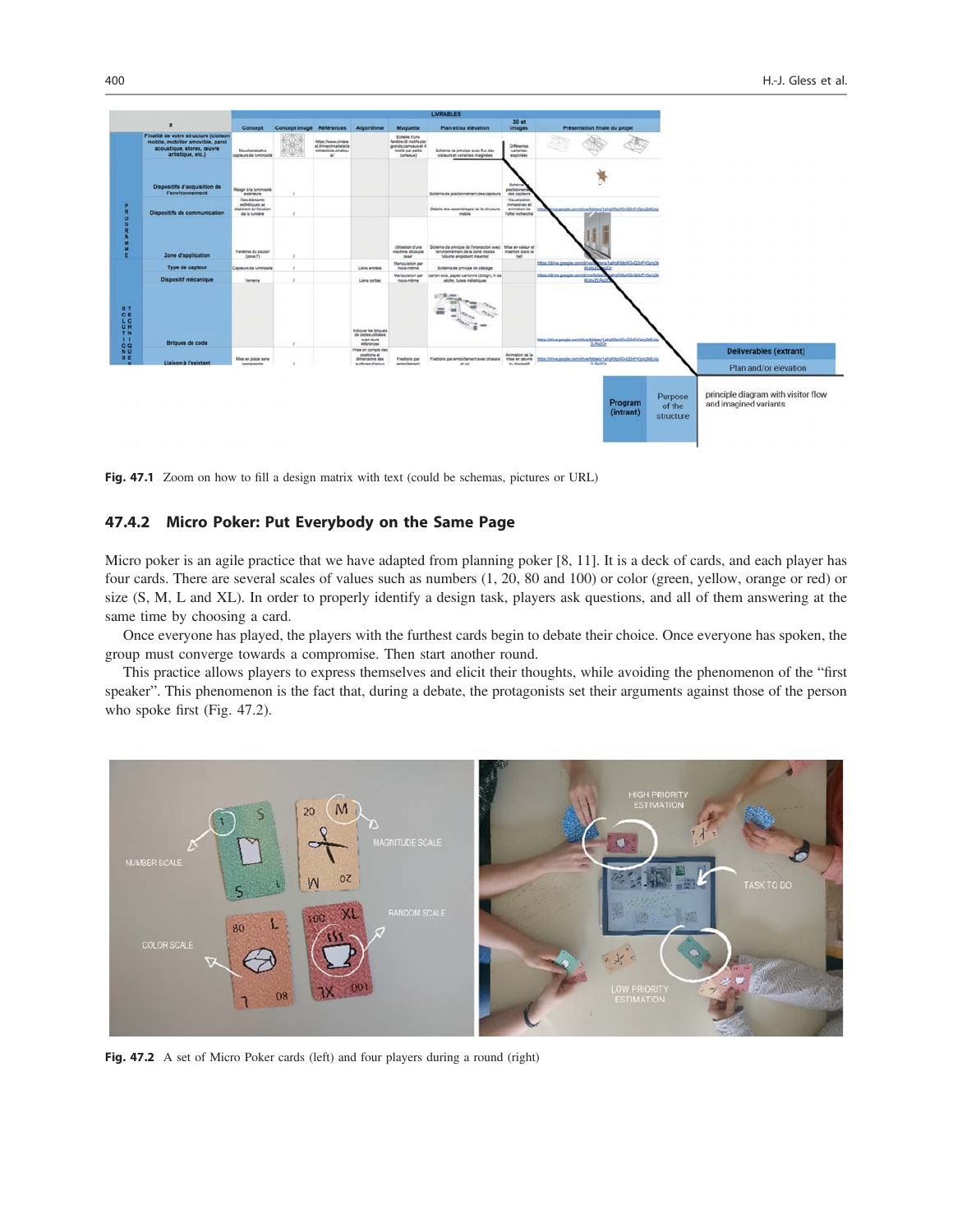This is an example of an exchange sequence:

Actor 1: How long does it take to place the point cloud in the 3D model we scanned yesterday? We use S, M, L or XL. (everybody chooses a card, and reveals it at the same time; actor 1 and actor 2 with extreme card start talking).

- Actor 1: I have put a S card because it is not difficult to import a cloud point in the software.
- Actor 2: I do not agree! I have put a XL card because by experience, there is always something that goes wrong, and we need to clean the point cloud before import it.
- Actor 1: OK I have not thought about that.
- Actor 3: And we need to finish the ground modeling before that.
- Actor 2: Right! OK, I will clean the cloud, during this time, can you finish the ground?
- Actor 1: I will help him, I am comfortable with that. So, for the next round: how long does it take to finish the ground? (Here starts a new round) [8].

# 47.4.3 Stand-up Meeting: Taking Stock

The stand-up meeting is an agile practice that consists of making a short daily meeting among the actors of the collaboration [11]. These actors stand and talk about what they did yesterday, what they are going to do today, and what do they need if they have problems.

This practice allows to know what other actors do and to develop cohesion and a shared knowledge of the project. People remain standing in order to stay focused away from their workstations, and also to minimize the comfort and therefore the duration of the meeting. They want to get back to work.

The goal is to have a quick global vision of the progress and the problems encountered. An actor who is above the project often leads this practice in order to bring objectivity and help. This practice did not need much adaptation: a graphic document seems, however, relevant in an architectural design context. Indeed, it allows to have what is called deliverables, kind of design milestones reorienting the work and thus to integrate the customer's needs (Fig. 47.3).

# 47.4.4 A BIM-Agile Coach to Oversee the Workshop

Experimentation here consists of knowing if they are compatible and beneficial to the use of BIM. The students have already experienced the different practices independently of each other but can still ask themselves some questions. One of the practices we had previously identified that did not require students' participation is the BIM-agile coach or coordination facilitator. This person knows perfectly the three other practices, as well as the project that the students must carry out, and supervises them in order to answer their questions about the project, technical issues or coordination.



Fig. 47.3 Examples of two stand-up meetings with graphic supports. An engineer showing her assembling (left); an architect showing variants of its algorithm (right)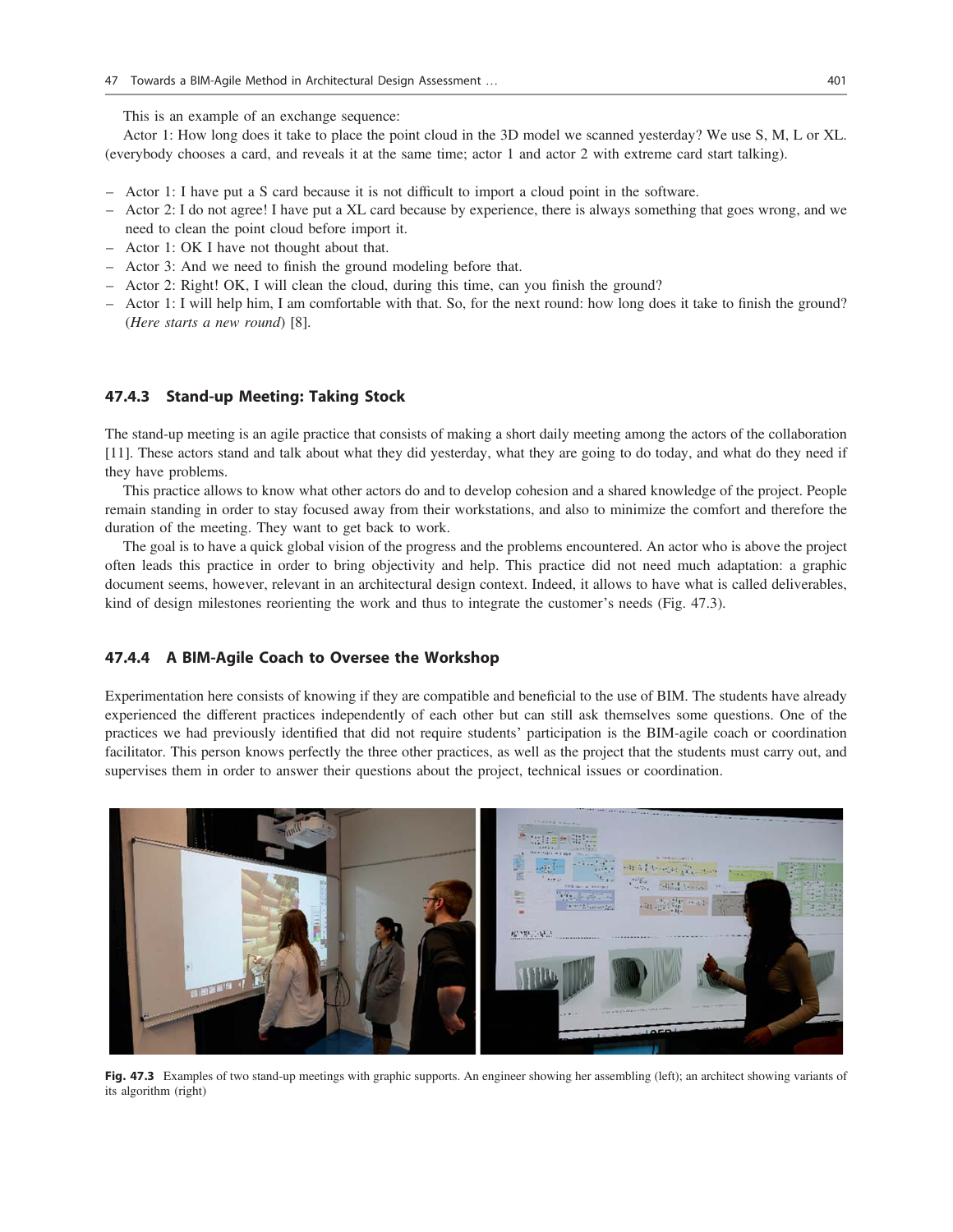This practice comes from the scrum method [11] where we find a scrum master and a product owner. The first one is in charge of the well application of the method, and the second one represents the customer needs and views about the project. In our pedagogical context, we adapted them both in order to merge into a BIM-agile coach.

## 47.5 The Four Practices in Experimentation

In order to validate their semester, the 20 students from the Master 2  $AME<sup>1</sup>$  must make a workshop called Design and Digital Manufacturing. They can apply everything they have learned during the year, about BIM, project management and design.

#### 47.5.1 Design and Digital Manufacturing Workshop

Students experimented in February during the Design and Digital Manufacturing workshop our agile practices. The students' work topic consisted of the realization of an architectural object of their choice, related to mobile micro architecture. Students came from different curricula, so each group contained at least an architect, an engineer and a designer. The topic and the composition of the groups were sent to them beforehand so that they could appropriate it during the weekend. They already have been introduced to agility with a course, and with some exercises.

We distributed a set of micro poker to each student, and they could use it when they want as a decision-making tool throughout the week, as well the design matrix. The stand-up meeting was held every morning. The agile coach was there during the whole week to provide support.

In order to measure the benefits of these agile practices, we were interested in the students' use of our tools or simply whether they were using them during the whole week; the students also received at the end of the week a survey so that they can give their opinion on agility.

# 47.5.2 A Protocol for One Semester

Before conducting the experiment, we gave courses and exercises about agility and project management to our students. We followed this protocol:

- Theoretical phase: opening course on agility and project management followed by an explanation of the three agile practices;
- Practical phase: one exercise per practice;
- Practical phase: a semester long BIM collaborative project studio;
- Data gathering: students do a report about the previous collaboration exercise, with comments on practices;
- Practical phase: the Design and Digital Manufacturing workshop;
- Data gathering: recordings and observations during the DDM and anonymous online survey about agility after it;
- Data analysis: bias sort and practices improvement.

The theoretical phase allows students to understand project management by studying its history and to realize that there are important changes when adopting digital technologies. It is also a phase allowing an introduction to agile methods and practices.

The first practical phases consist of exercises where we present our agile practices. The second practical phase is a collaborative BIM project where they are free to apply the practices they wish. Finally, they end the semester with the MDD workshop where we ask them to implement our practices.

The first data gathering phase mainly consists to organize an oral presentation and to offer students agile feedback; this prepares the DDM workshop week. The second one is doing recordings and distributing an anonymous survey that gives us qualitative feedback.

<sup>&</sup>lt;sup>1</sup>AME (Architecture, Modeling and Environment) is a Master 2 course from the École Nationale Supérieure d'Architecture (National School of Architecture) of Nancy, France.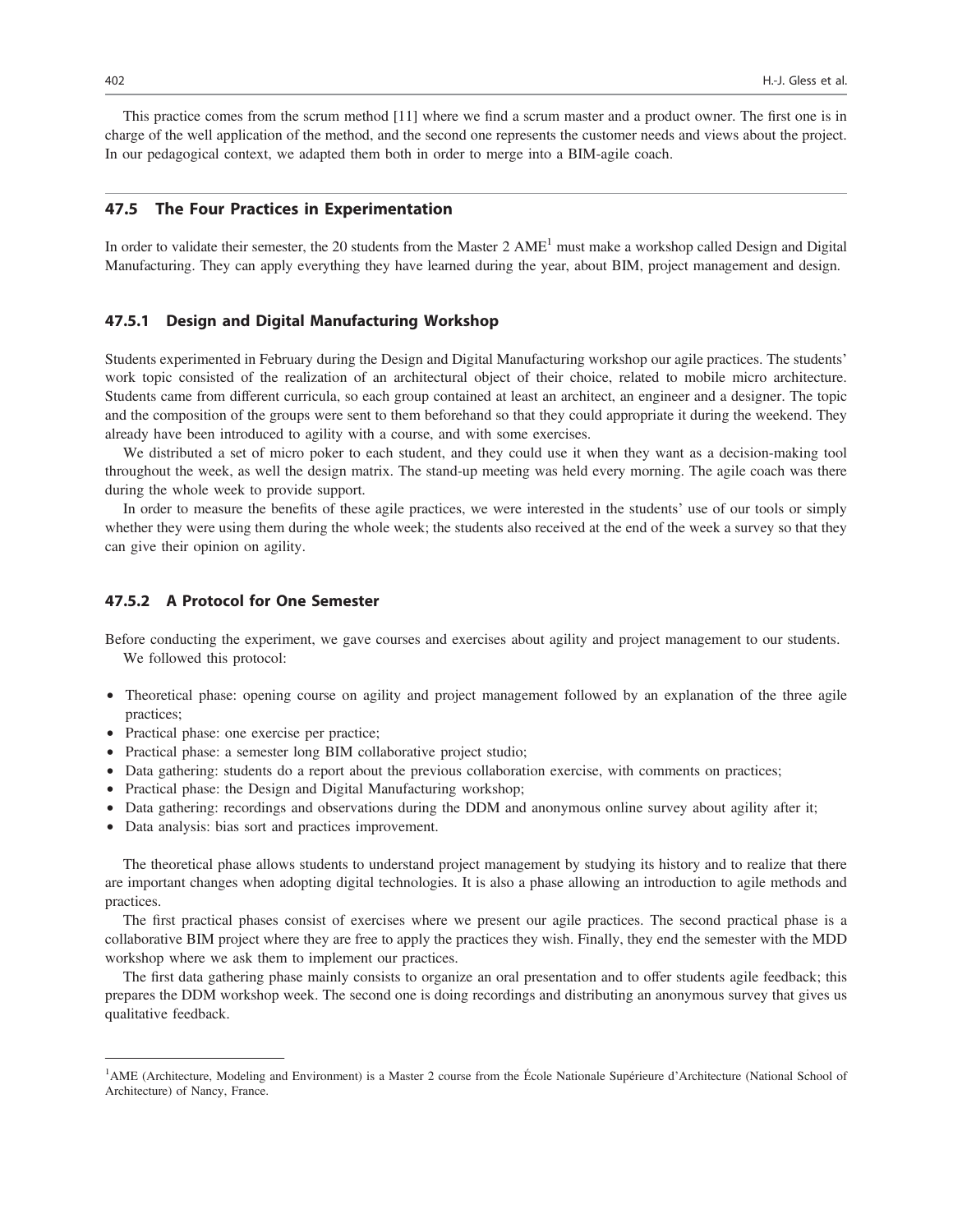Finally, the data analysis phase consists of a sorting of the data previously collected, in order to eliminate misunderstanding biases of the subject, or irrelevant answers of the survey.

## 47.5.3 Observations During the Workshop

The BIM-agile coach could observe how the students used the practices to experiment in addition to his support work. We made the following observations:

- Design matrix: it is used at the beginning of the workshop to allow students to write and draw the ideas they have. On the other hand, it is used less and less as the week progresses.
- Micro poker: students tend to use poker not as an elicitation and refinement tool, but as a voting system.
- Stand-up meeting: students were reluctant to use it at the beginning, thinking they didn't need it. On the 2nd day, they asked for it in order to take stock and "officially" make their choices.
- BIM-agile coach: this made it possible to quickly solve the problems of timetable, interpretation of the subject and techniques.

We realized that tools can be used less as time goes on. This is normal: no more need for decision support tools when the project is advanced and only production tasks remain to be carried out.

#### 47.5.4 The Survey Results

Two weeks after the intensive workshop, we distributed a survey to students to gather their opinions on the practices used and agility in general. The results are rather positive in the sense that out of 20 people, there is never less than 60% satisfaction and never more than 15% bad criticism on agility (Fig. 47.4).

More specifically, 65% of students found the frequency of one stand-up meeting per day appropriate, while 10% found it too low and 10% too high. The same proportion of students are satisfied with the practice's contribution to their organization. A large proportion, 75% of the 20 students, thinks that agility was useful in carrying out their project. However, only 60% or 15 points less plan to reuse agile practices in their future projects. One can qualify with the fact that no student ever plans not to reuse them.

Finally, a majority of students found that the three agile practices they used allowed them to have a better group cohesion, a better communication, as well as a rhythm of deliverables allowing them to stick to the needs of the statement (a virtual customer in a certain way).

## 47.6 Conclusion and Opening on Professional Experiments

The observations made during the workshop and the results of the survey allow us to say that the agile practices we have proposed have been beneficial for collaboration.

First of all, all three student practices were used, and the survey shows their willingness to apply agile practices again. The design matrix was not completed to the end, but as said, the tool was no longer pertinent after a while. Micro poker allowed students to make decisions quickly, and they even made it their own. For the record, they sometimes used it to decide what to eat. The stand-up meeting was the practice that really made it possible to complete such a complex project in such a short time. Having a regular cycle of deliverables and being able to take stock every day allowed them not to get lost in projects too ambitious or too far from the subject. Finally, the BIM-agile coach served on both sides: an interlocutor for them who solves problems and a "pressure" sensor for us.

To conclude, this experimentation has confirmed that agility can play a major role in the integration of BIM and new technologies into architectural design. We will then try our agile practices in a professional environment in order to continue our research.